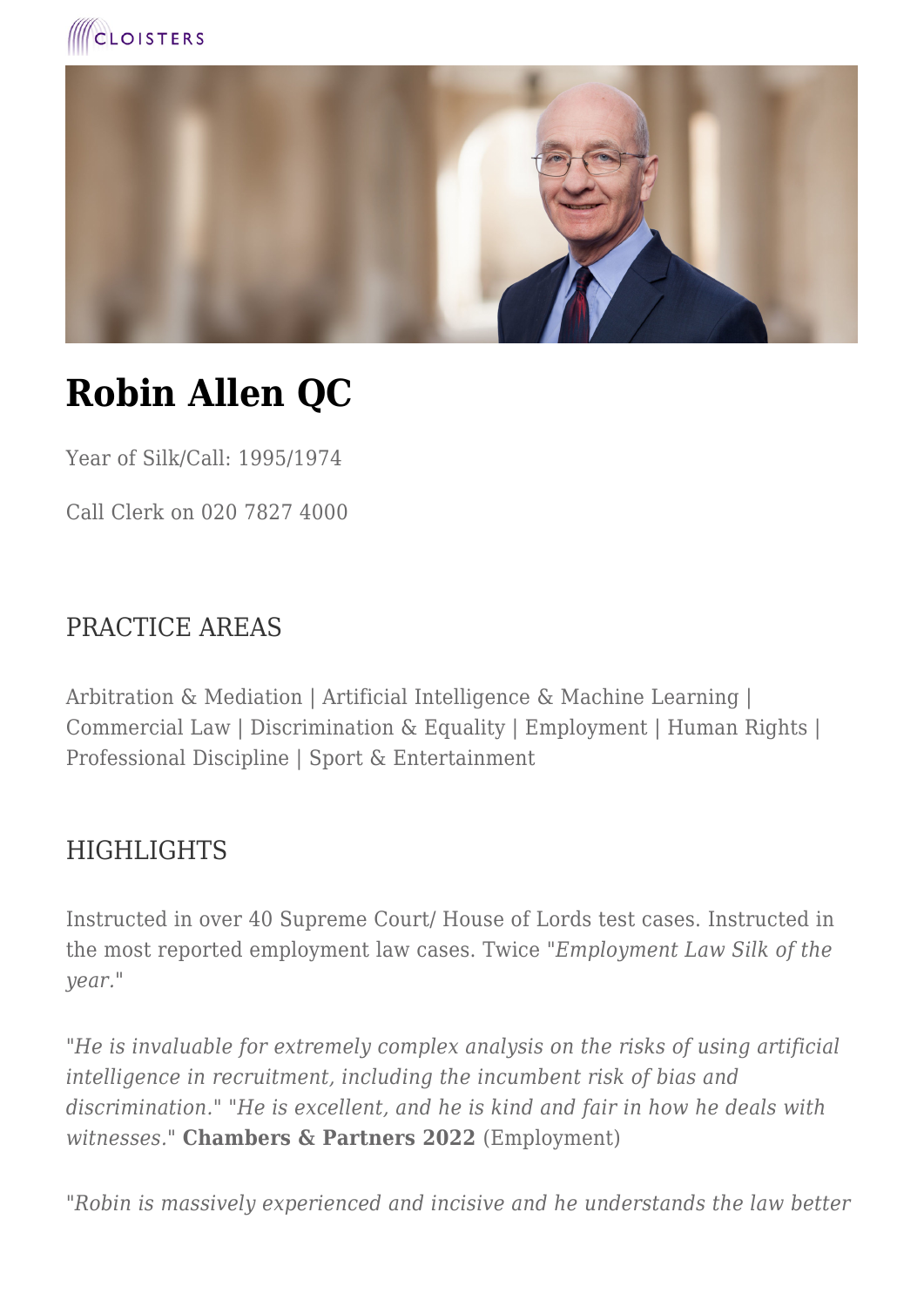*than anyone else." "He is a real expert in equality law and he is really easy to deal with."* **Chambers & Partners 2022** (Civil Liberties & Human Rights)

*"Thorough and very knowledgeable on the issues in the claim, has good rapports with the judges and clients, and responsive and pleasant to work with."* **Legal 500 2022** (Employment)

*"Always responsive, helpful and prepared to go the extra mile for clients. Extremely easy to work with – so personable, thoughtful and kind. Laser sharp intelligence."* **Legal 500 2022** (Civil Liberties & Human Rights)

*"Robin Allen QC is a leading light in the employment law market, thanks to his extensive experience in equal pay and discrimination."* **Who's Who Legal 2022**

# **OVERVIEW**

Robin Allen QC specialises in employment, equality, equal pay, discrimination, human rights, public law, artificial intelligence and local authority work.

Legal 500 rates him as a Tier 1 Employment Law Silk and he has twice been Chambers and Partners' "Employment Law QC of the Year".

He acts for a very wide range of clients, from individuals to organisations, senior bank employees and directors to the low paid, political figures to government, FTSE companies to major trade unions, major football clubs to small sports clubs, charities and accountancy firms, universities, local authorities, and other public bodies. He is frequently involved in test case litigation.

He works across the UK and in Europe. He also undertakes cross - border and international employment and equality issues: for instance, in recent years he has advised on a major Bermuda public sector labour dispute, acted in a cross-Atlantic labour arbitration, advised a pan-European NGO on developing European law, worked up proposals for amendments to the Montreal Convention for the Unification of Certain Rules for International Carriage by Air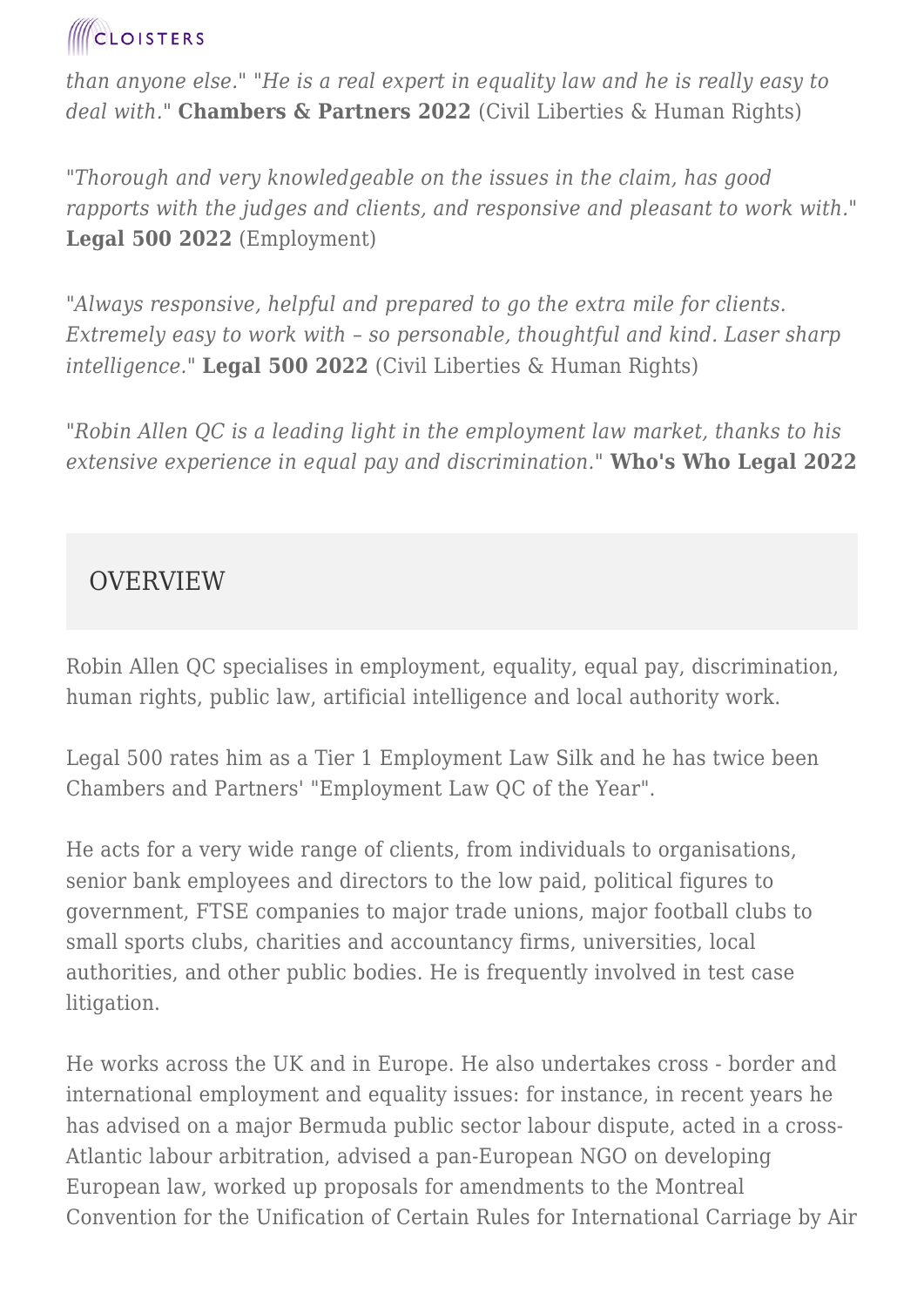and advised on the regulatory control of Artificial Intelligence across Europe.

Robin has appeared in over 155 reported cases in the Industrial Relations Law Reports (more than any other barrister). These include many path-finding appellate cases at the highest level in the UK and Europe. He has been instructed in over 40 cases in the House of Lords/Supreme Court (including four cases in 2013, three in 2016, two in 2017 and 2018).

His trial practice is concerned with high value and often high profile claims, including test cases and emergency injunctions in trade disputes. He has acted in numerous multi-party cases including securing substantial awards for very many part – time judges in their £2bn pensions' claim. Other such claims include acting for all the District Judges in Northern Ireland, part-time firefighters, numerous multi-million pound collective equal pay cases, the former employees of BCCI, the Gurkhas and the Chagos Islanders.

He has undertaken many public interest amicus and intervention briefs, both in the UK and worldwide, for among others the Equality and Human Rights Commission, the Harvard University Law School, Public Concern at Work, and Liberty. He has also given evidence to Parliamentary Committees on the technical aspects of proposed legislation such as the Marriage (Same Sex Couples) Act 2013, and on behalf of the Bar Council. He advised the European Commission on the content of the first two key equality Directives.

In his advisory work he has a particular interest in corporate governance, the proper use of publicity powers, regulatory issues and the making of politically sensitive decisions by all kinds of public bodies. This includes advising the Local Government Association as to the implications of the Grenfell disaster and advising in relation to the Windrush Lessons Learned Review. Another example is the drafting of agreements between the Equality and Human Rights Commission and two police forces on protocols for stop and search. In 2018 he has advised a major football club in relation to regulatory issues, and the President of the Lawn Tennis Association in relation to disciplinary issues.

He is closely involved in the growing debate about discriminatory technology, writing and lecturing on this frontier issue. Along with Dee Masters he hosts www.ai-lawhub.com which contains information on the interface between technology and equality and human rights law. Together they have advised the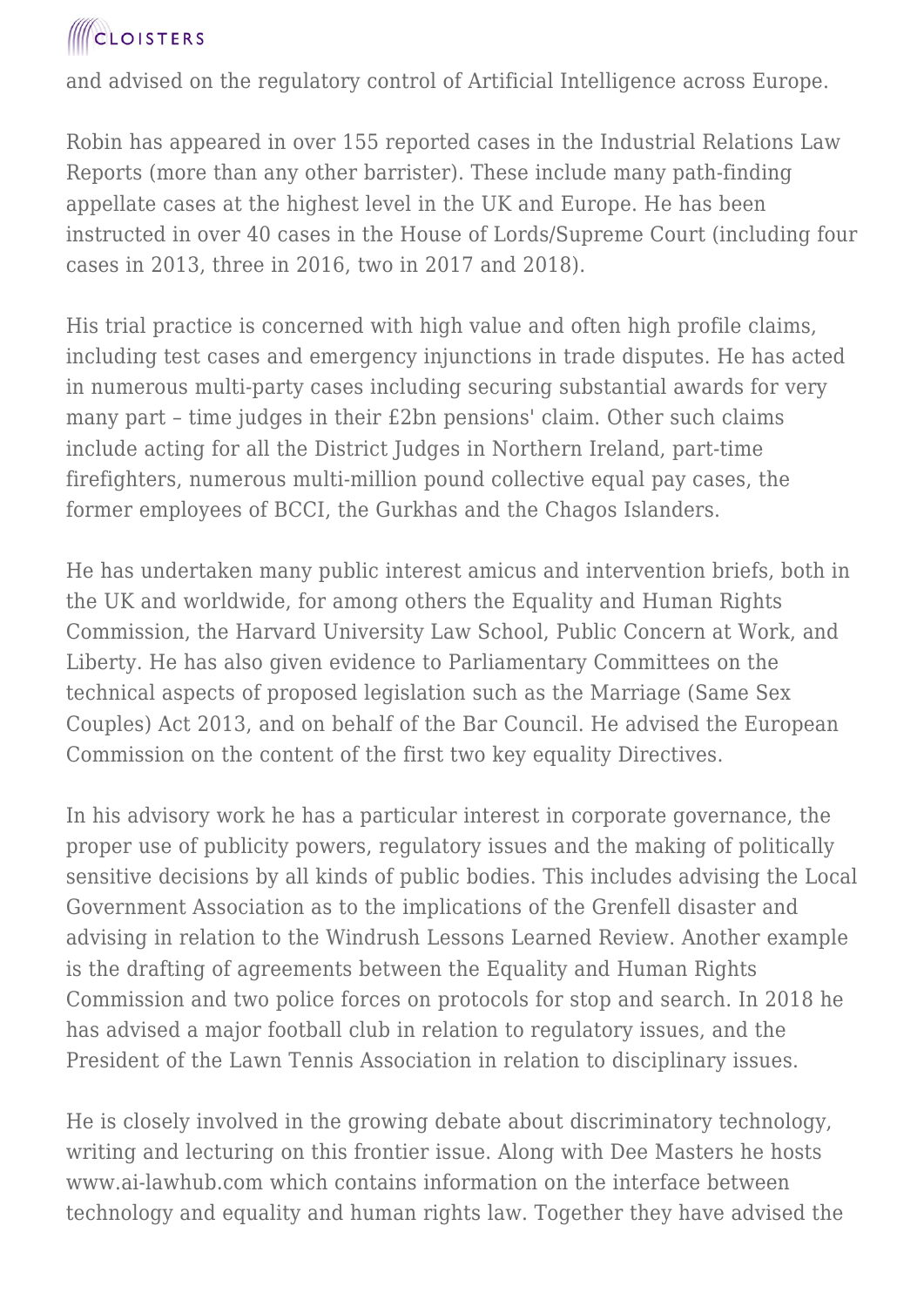European Equality Bodies as to how to approach these issues, the TUC and Corporations. They have advised the Government and the Centre for Data Ethics and Innovation on regulatory coherence. Together they were finalists for the CogX 2021 Global Leadership Award.

Robin has extensive experience of media work on TV, Radio and in public issue awareness campaigns.

He both acts in, and undertakes, mediations, arbitrations (including crossborder arbitrations) and other forms of dispute resolution.

He was called to the Bar of Northern Ireland in 2009.

In the autumn of 2018 he gave the prestigious Hamlyn Lectures, published by Cambridge University Press in 2020.

# AWARDS

Shortlisted for the COGX 2021 Global Leadership Award

Winner of Employment Set of the Year at the Chambers & Partners Bar Awards 2018

Times Lawyer of the Week - 3rd November 2016

Short-listed Legal 500 - Employment Silk 2015

Winner of Employment Set of the Year at the Chambers & Partners Bar Awards 2013

Short-listed for Employment Set of the Year at the Legal 500 UK Awards 2013

Chambers and Partners, "Employment Law Silk" 2012 and 2008

The Lawyer Magazine runner-up 'Barrister of the Year 2010'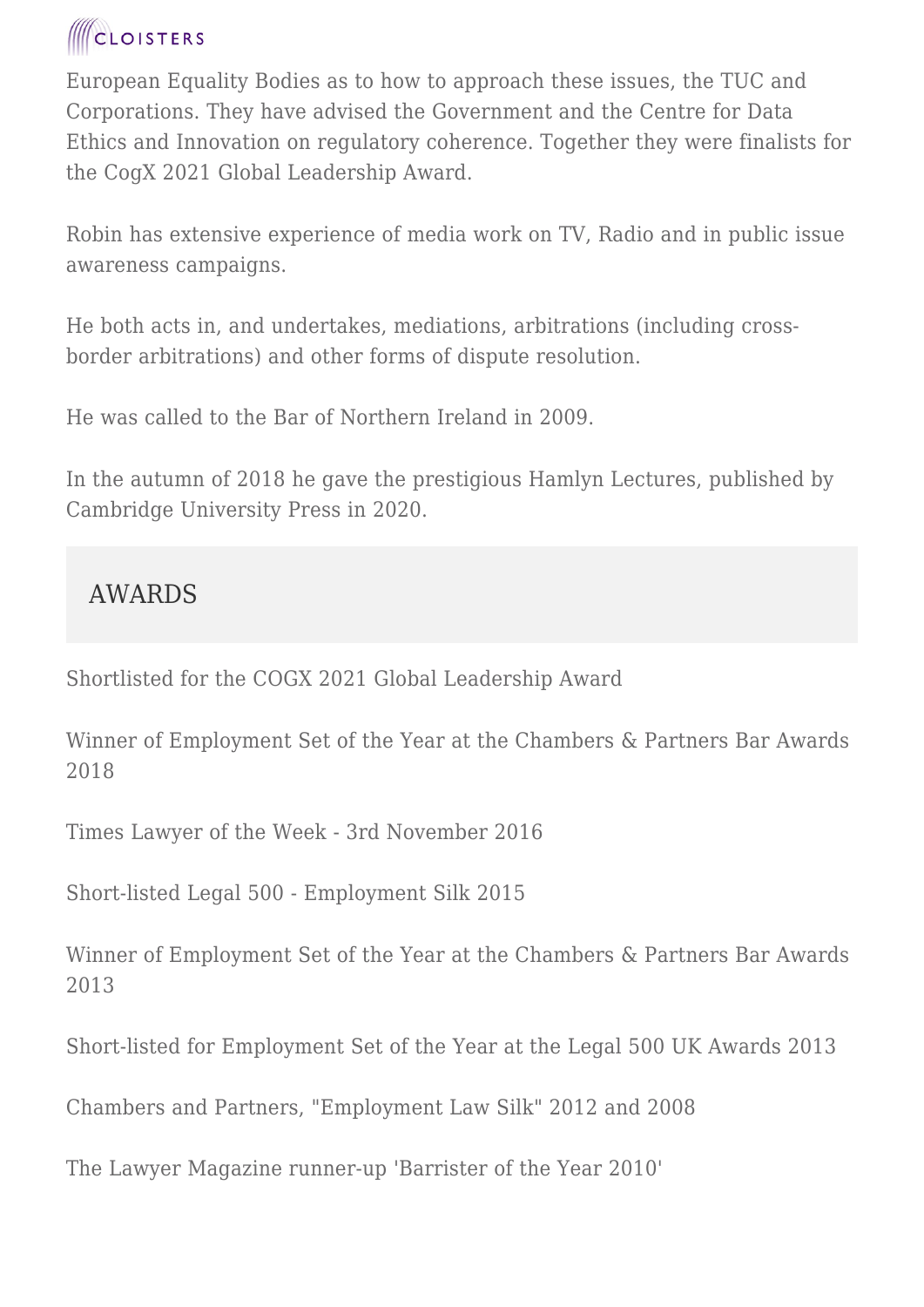# REFERENCES

**Who's Who Legal 2022** "Robin Allen QC is a leading light in the employment law market, thanks to his extensive experience in equal pay and discrimination."

**Chambers & Partners 2022:** "He is invaluable for extremely complex analysis on the risks of using artificial intelligence in recruitment, including the incumbent risk of bias and discrimination." "He is excellent, and he is kind and fair in how he deals with witnesses."

(Civil Liberties & Human Rights) "Robin is massively experienced and incisive and he understands the law better than anyone else." "He is a real expert in equality law and he is really easy to deal with."

**Legal 500 2022:** (Employment) "Thorough and very knowledgeable on the issues in the claim, has good rapports with the judges and clients, and responsive and pleasant to work with."

(Civil Liberties & Human Rights) "Always responsive, helpful and prepared to go the extra mile for clients. Extremely easy to work with – so personable, thoughtful and kind. Laser sharp intelligence."

**Chambers & Partners 2021:** "He has a great intellect." "A joy to work with and his breadth and depth of knowledge in employment law is encyclopedic." "Truly one of the absolutely outstanding discrimination silks." "A real doyen of equality law - he has a lively mind and his thinking is always ahead of the curve."

**Legal 500 2021:** "Very impressive and highly knowledgeable – one of the set's leading lights." "At the cutting edge of equality law and discrimination issues. He has been instructed in some of the most authoritative cases on these matters."

**Chambers & Partners 2020:** "A titan of employment law who is to be found in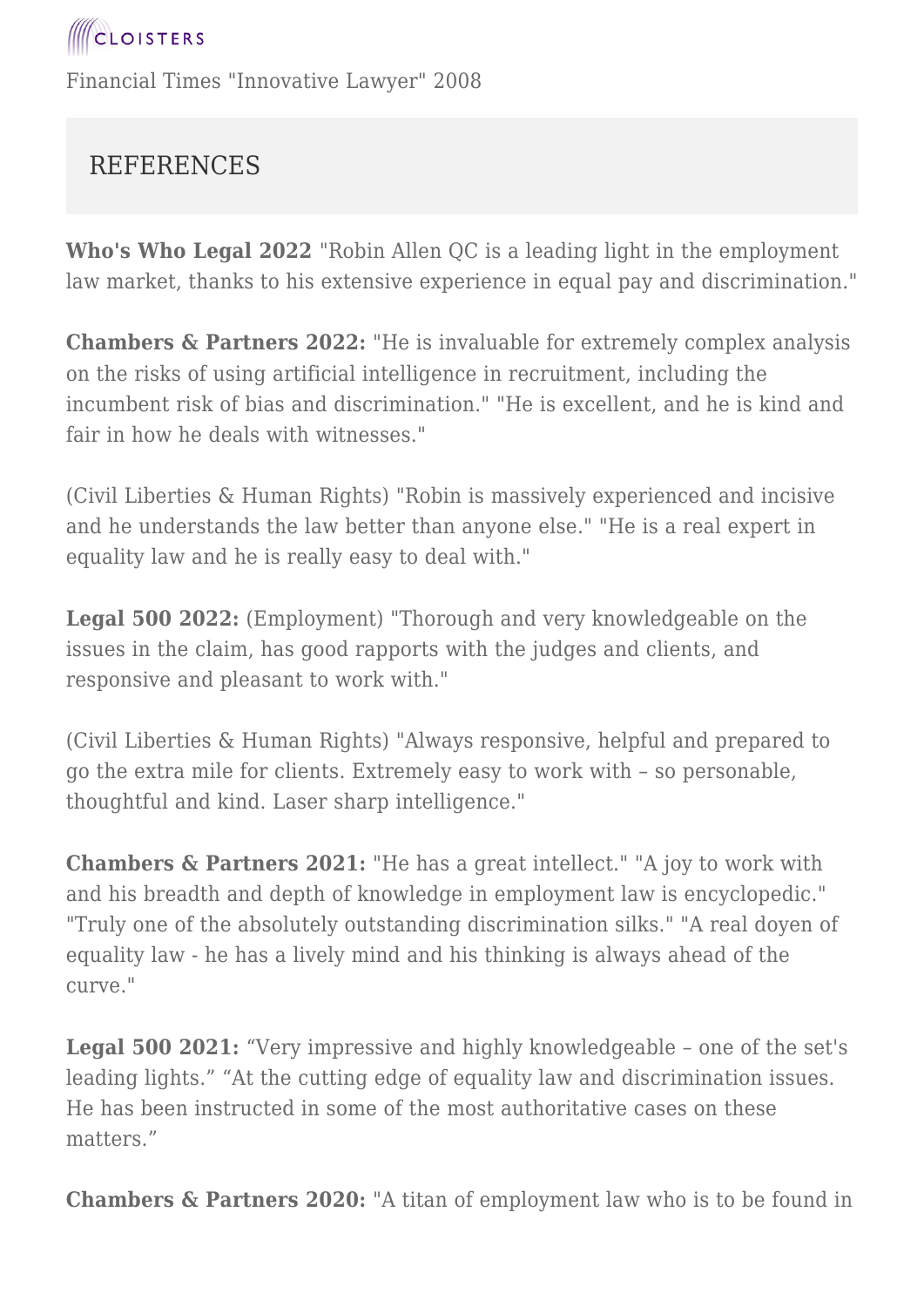many of the leading and cutting-edge cases." "He's encyclopaedic in his knowledge of the law, his legal analysis and in his sense of how to advance cases." "An eminent figure in equalities law."

**Legal 500 2020:** "Excellent at identifying and maintaining sight of key strategic issues even when swamped with the minutiae and other distractions." "A very well-respected silk."

**Chambers & Partners 2019:** (Employment) "Considerably experienced and eminent silk and head of chambers who frequently appears in the industry's most significant employment litigation. He is well reputed for his impressive track record in the House of Lords and the Supreme Court, and is considered to be one of the best barristers around for discrimination cases." "Very experienced, very knowledgeable and very confident. He has the judge's ear." "Very easy to work with and very clever."

(Civil Liberties) "He frequently appears in the Supreme Court on high-profile human rights test cases. He is the Chair of the Equality and Diversity Committee of the Bar and is known for his contribution to the implementation of the Human Rights Act 1998. He is an expert in all matters concerning immigration and discrimination." "He is a master of discrimination law." "He is an authority on all things to do with equality law".

**Chambers & Partners 2018:** (Civil Liberties) "Frequently appears in the Supreme Court on high-profile human right test cases. He is the Chair of the Equality and Diversity Committee of the Bar and is known for his contribution to the implementation of the Human Rights Act 1998." "He is an excellent advocate, who is extremely well organised ad provides sound, comprehensive advice very quickly. Further to that he is excellent with clients and totally unflappable." "Knowledgeable, erudite and with a steely focus, Robin provides exceptional service."

(Employment) "Considerably experienced and eminent silk and head of chambers who frequently appears in the industry's most significant employment litigation. He is well reputed for his impressive track record in the House of Lords and the Supreme Court, and is considered to be one of the best barristers around for discrimination cases." "Incredibly knowledgeable about discrimination law. "Undoubtedly one of the best at the Bar."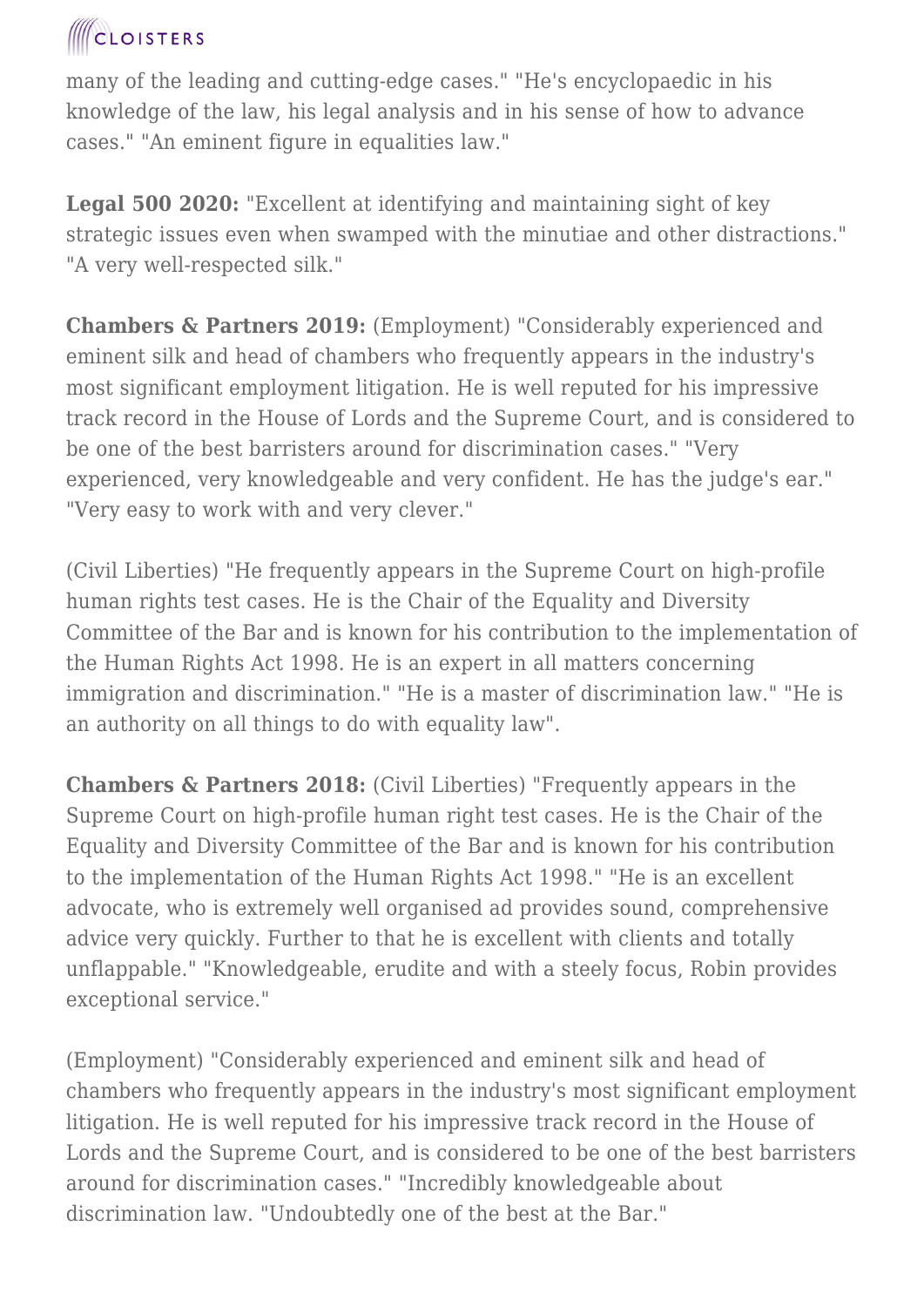**Legal 500 2018:** "A master silk who is a clear choice."

# APPOINTMENTS AND MEMBERSHIPS

### **Current Appointments**

- Bencher of Middle Temple.
- Member of the Queen's Counsel Complaints Committee
- A member of the A List EHRC Panel of counsel
- Qualified Personal Injury Claims Arbitration Service Arbitrator
- Trustee of the London Emergencies Trust and the Equal Rights Trust

## **Former appointments**

- Recorder (Part-time judge of the Crown Court) 1998 2021
- Head of Chambers 2002 2018
- Trustee of London Bombings Relief Charitable Fund, 2005 8
- Special legal adviser to Disability Rights Commission, 2002 2007
- Chairman of Bar Pro Bono Unit and Bar in the Community, 2000 2002
- Chairman of Bar Conference, 2002
- Represented Bar Council on Home Office Human Rights Task Force, implementing the Human Rights Act 1998, 1998 -2000
- Chaired Home Office Sub-Committee Publicity Committee for the launch of the Human Rights Act 1998
- Chairman of Employment Law Bar Association, 1996 8
- Founder member of Discrimination Law Association

# QUALIFICATIONS

MA - Philosophy Politics and Economics: University College, Oxford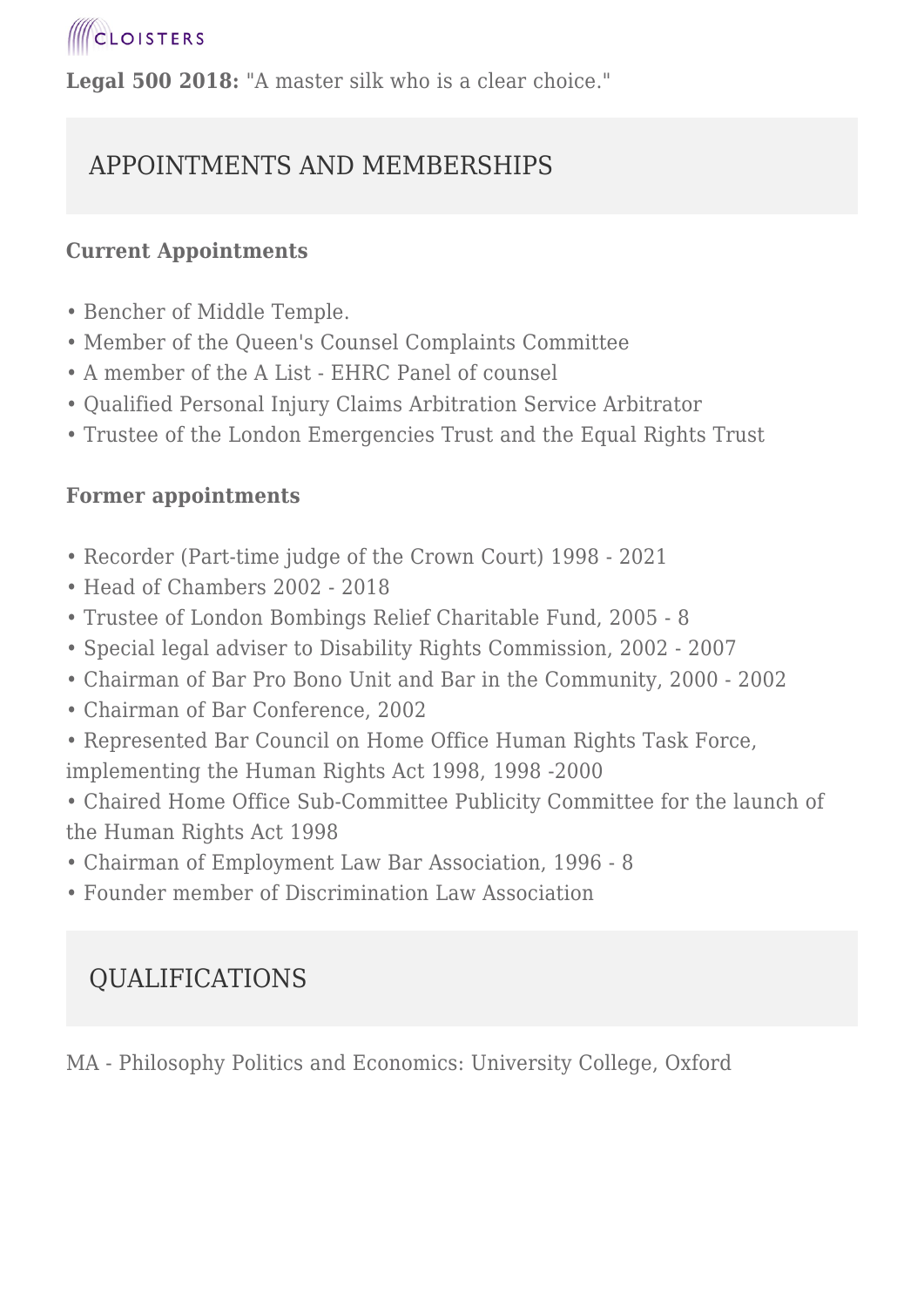# HIGHLIGHT CASES

A sample of recent work -

### **Administrative Law**

No jurisdiction of the Administrative Court in employment related regulatory matters - GMC v. Michalak - Judgment of the Supreme Court 1st November 2017.

#### **Age**

Age, police training and indirect discrimination - Homer v. Chief Constable of West Yorkshire - Supreme Court 25th April 2012 - First indirect age discrimination case to reach the Supreme Court.

Age, solicitors and partnerships - Seldon v. Clarkson Wright & Jakes (A Partnership) - Supreme Court - 25th April 2012 – First direct age discrimination case to go to the SC. Justification for direct age discrimination in the retirement rules of a solicitors' partnership.

Retirement ages - The Incorporated Trustees of the National Council on Ageing (Heyday) v BERR ECJ [2009] IRLR 373, Admin Court [2009] EWHC 2336 (Admin) (judgment 25 September 2009) Judicial review of the exclusion of those aged 65 and over from the protections in the Age Regulations.

### **Aircraft**

Air safety - Baker v. National Air Traffic ET 20 February 2009 Unjustified age discrimination in the maximum age for recruitment as an air traffic controller.

Montreal Convention - Stott v Thomas Cook Tour Operators Ltd - Supreme Court 5th March 2014 - Impact of the Montreal Convention on rights of disabled while flying.

### **Artificial Intelligence**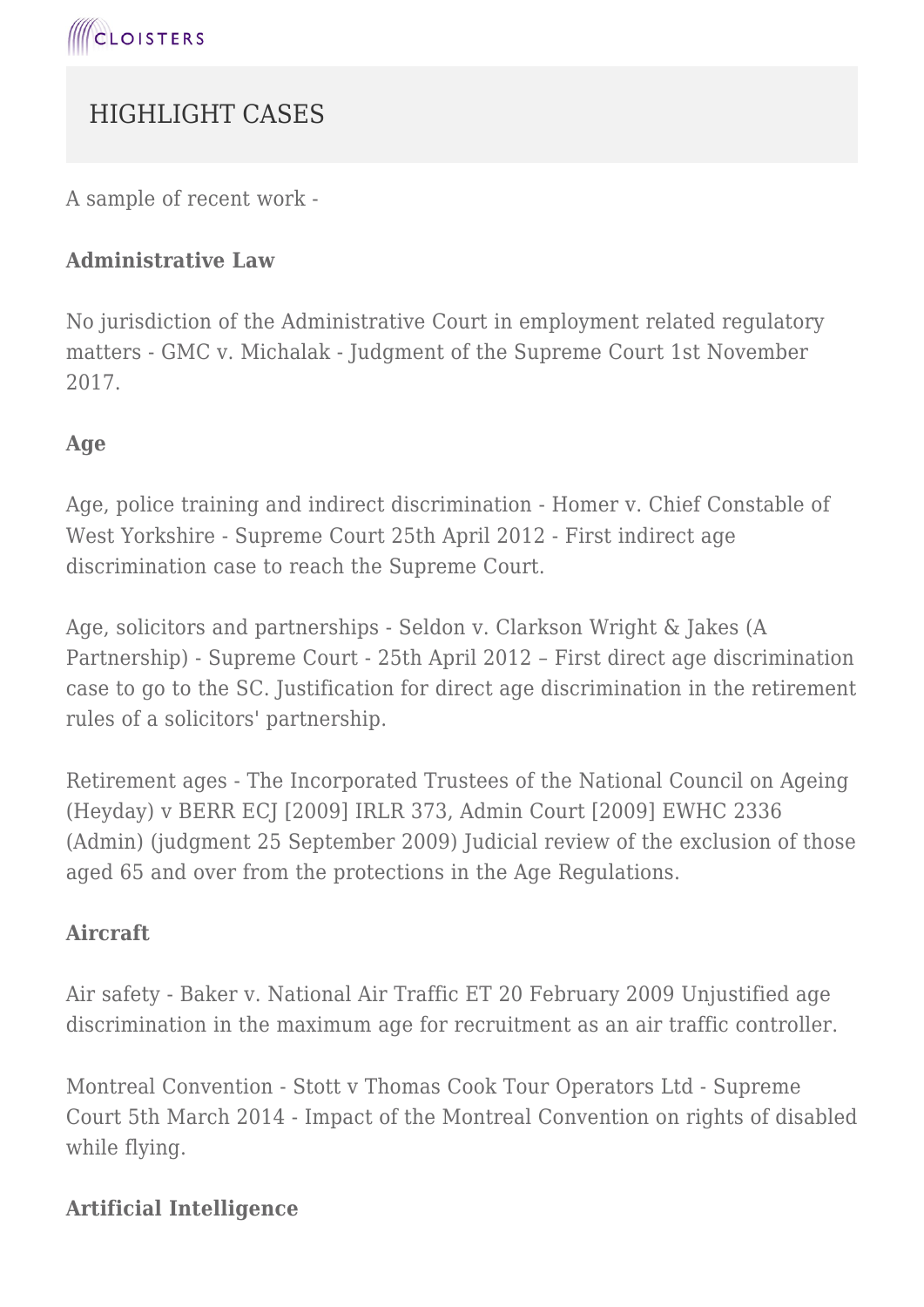Advice to companies, equality bodies, regulatory bodies, NGOs in relation to the proper use of Artificial Intelligence and Machine Learning.

Developed and maintained **AI Law Hub.** 

Advised Council of Europe, Equinet - the European Network of Equality Bodies, the Trades Union Congress, the Legal Education Trust and others on AI regulation.

Worked with the UN Special Rapporteur on Disability in relation to Report on worldwide effects of AI on Disability.

Advised government and the Centre for Data Ethics and Innovation on regulatory coherence.

## **Banks**

LIBOR and Banks - 2014 acted for trader caught up in LIBOR affair.

Banks and ramps - Royal Bank of Scotland Group Plc v Allen CA [2009] EWCA Civ 1213 (20 November 2009) Wheel chair using disabled RBS client successfully defended order for injunction to make main Sheffield branch accessible.

# **Bipolar disorder**

Bipolar disorder - Aylott v. Stockton-On-Tees Borough Council CA [2010] EWCA Civ 910 Direct disability discrimination and bipolar disorder.

## **Buses**

Buses, wheelchairs and buggies - Paulley v. First Buses - judgment of the SC 18 January 2017.

## **Child abuse**

Child abuse allegations - E R.K. and A.K. v. United Kingdom European Court of Human Rights (2009) 48 E.H.R.R. 29 Article 8 and 13 ECHR – Right to an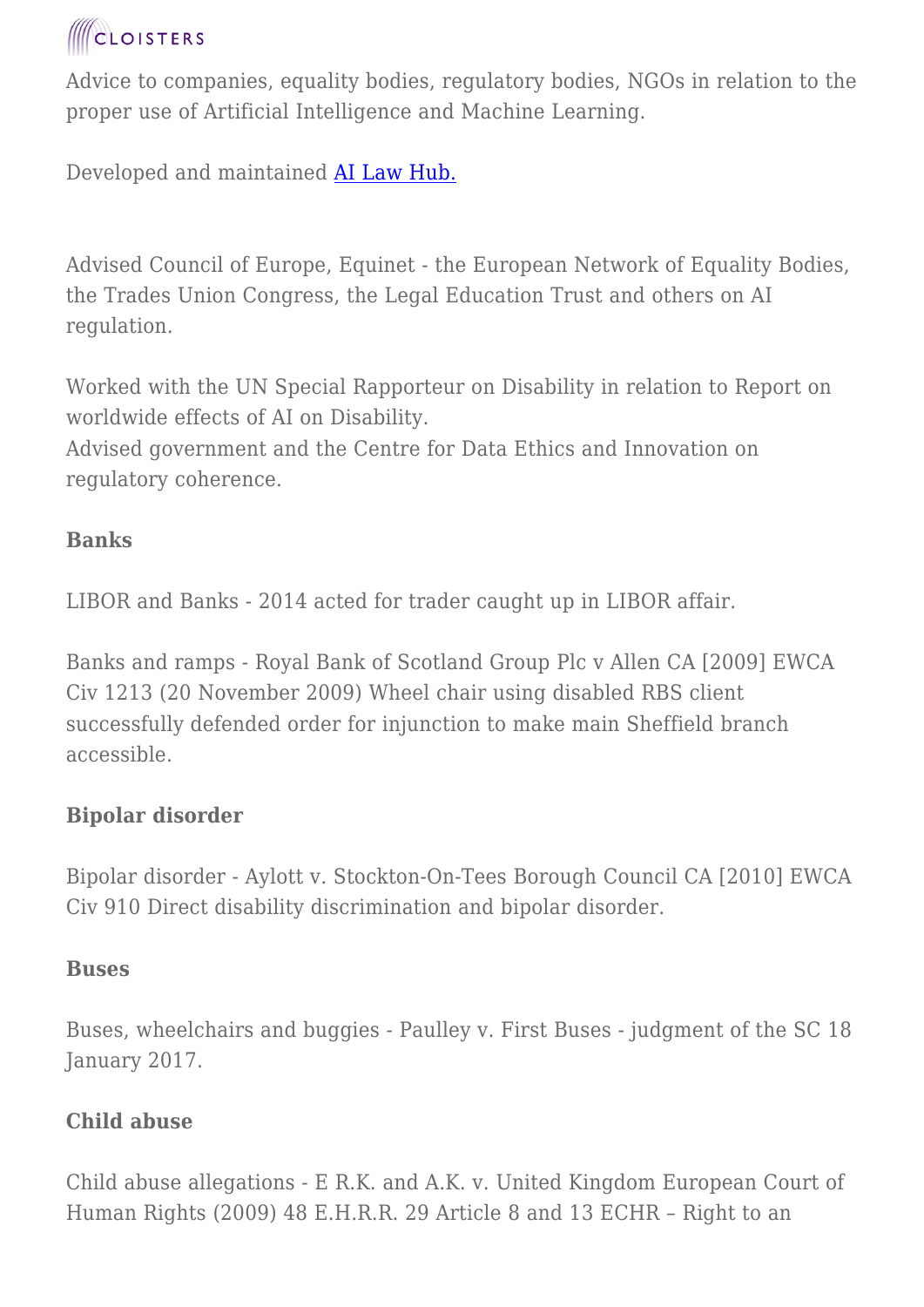

effective remedy for false accusation of child abuse.

## **Closed hearings**

Closed hearings and special advocates - Tariq v Home Office [2011] UKSC 35.

Supreme Court approves use of special advocates in Employment Tribunals.

### **Disability cases**

ADHD - X Endowed Primary School v Special Educational Needs and Disability Tribunal & Ors Admin Ct [2009] EWHC 1842 (Admin) (23 July 2009), [2009] IRLR 1007 School obligations to child with Attention Deficit Hyperactivity Disorder.

Deduced effects SCA v. Boyle HL [2009] IRLR 746 Disability and deduced effects - intervention for EHRC at request of the HL.

#### **Disaster management**

Active trustee of the London Emergencies Trust – devising policies, managing risks and identifying beneficiaries of disaster fund etc.

## **Equal pay**

Equal Pay and local authorities - North v. Dumfries and Galloway Council - Supreme Court 26th June 2013 - equal pay comparisons when the comparator would not work at the same place as the claimant.

Bonuses - Sunderland Council v. Brennan - CA 3 April 2012 - historical pay disparity caused by productivity bonuses held sex discriminatory.

Men and equal pay - Hartlepool Borough Council v Llewellyn & Ors EAT [2009] ICR 1426 Equal Pay Act and male "piggy back" claims.

Pay Increments - Health and Safety Executive v. Wilson CA [2009] EWCA Civ 1074 (judgment 20 October 2009) Sex discrimination and long service pay increments in the civil service.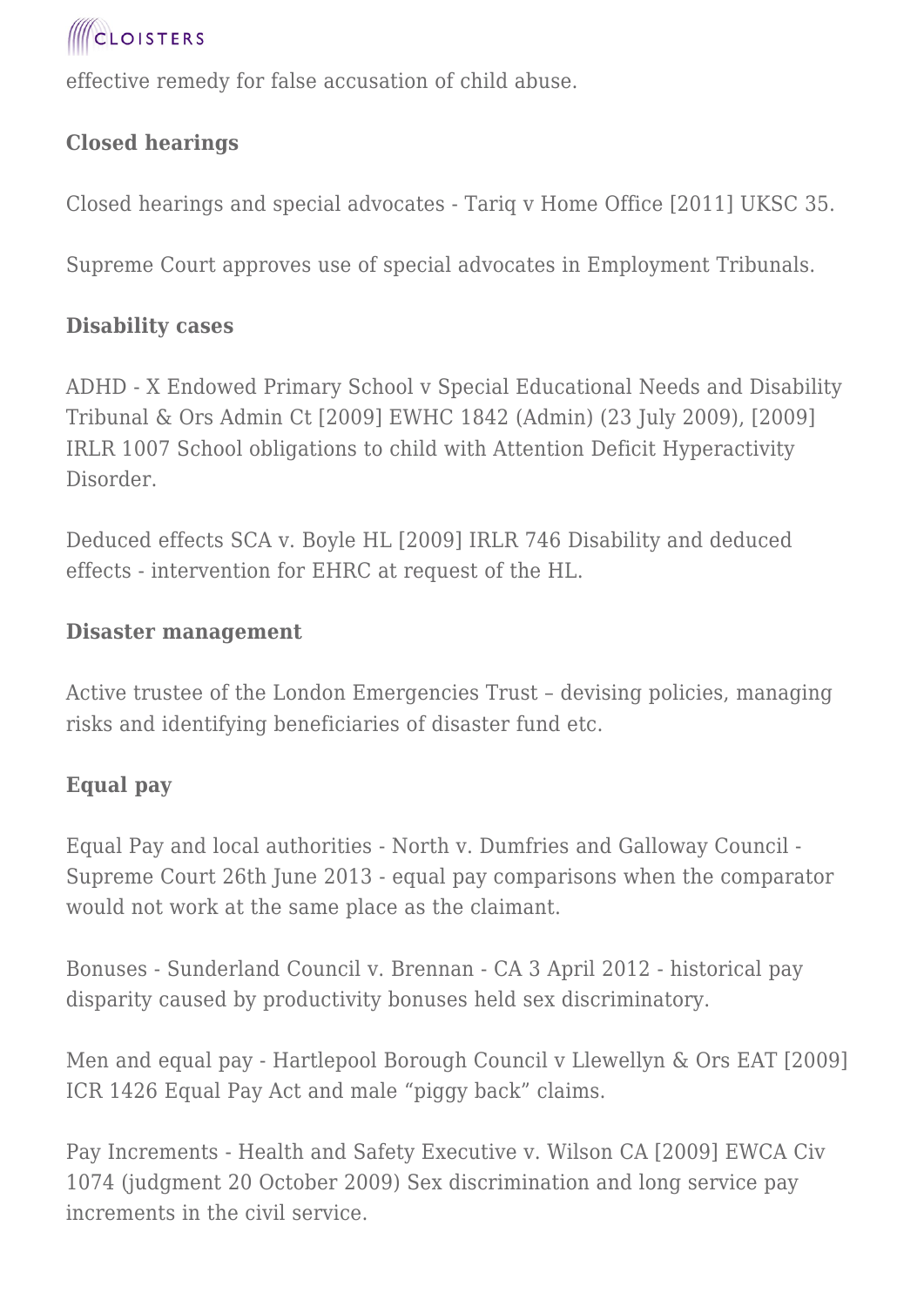

Advising Northern Ireland Executive on pay equality.

### **European law**

General principles for interpreting European law- the Future Effects Principle - O'Brien v MOJ- CJEU judgment 7 November 2018.

#### **European Court of Human Rights**

Various cases before the ECHR – currently acting for Mr Lee in his application no. 18860/19 concerning the Supreme Court's judgment in Lee v Ashers, the Gay Cake Case.

#### **Gypsies and Travellers**

Gypsies and Travellers and local authorities - R. (on the application of McCarthy) v Basildon DC CA [2009] J.P.L. 1074; [2009] 4 E.G. 117 (C.S.) Local authority obligations to comply with the equality duties.

#### **Gig economy**

Test case litigation for cycle couriers claiming holiday pay.

#### **Harassment**

Harassment, crime and freedom of expression - Willoughby v Hayes - Supreme Court 20th March 2013 - Secured a ruling limiting the defence under the Protection from Harassment Act 1997 of protecting and detecting crime to "rationale" acts.

#### **Interim Relief**

Defended NASUWT against interim relief action: Harris v NASUWT judgment EAT 21 November 2019.

#### **International**

Judging a Mauritian law dispute between a CEO and company.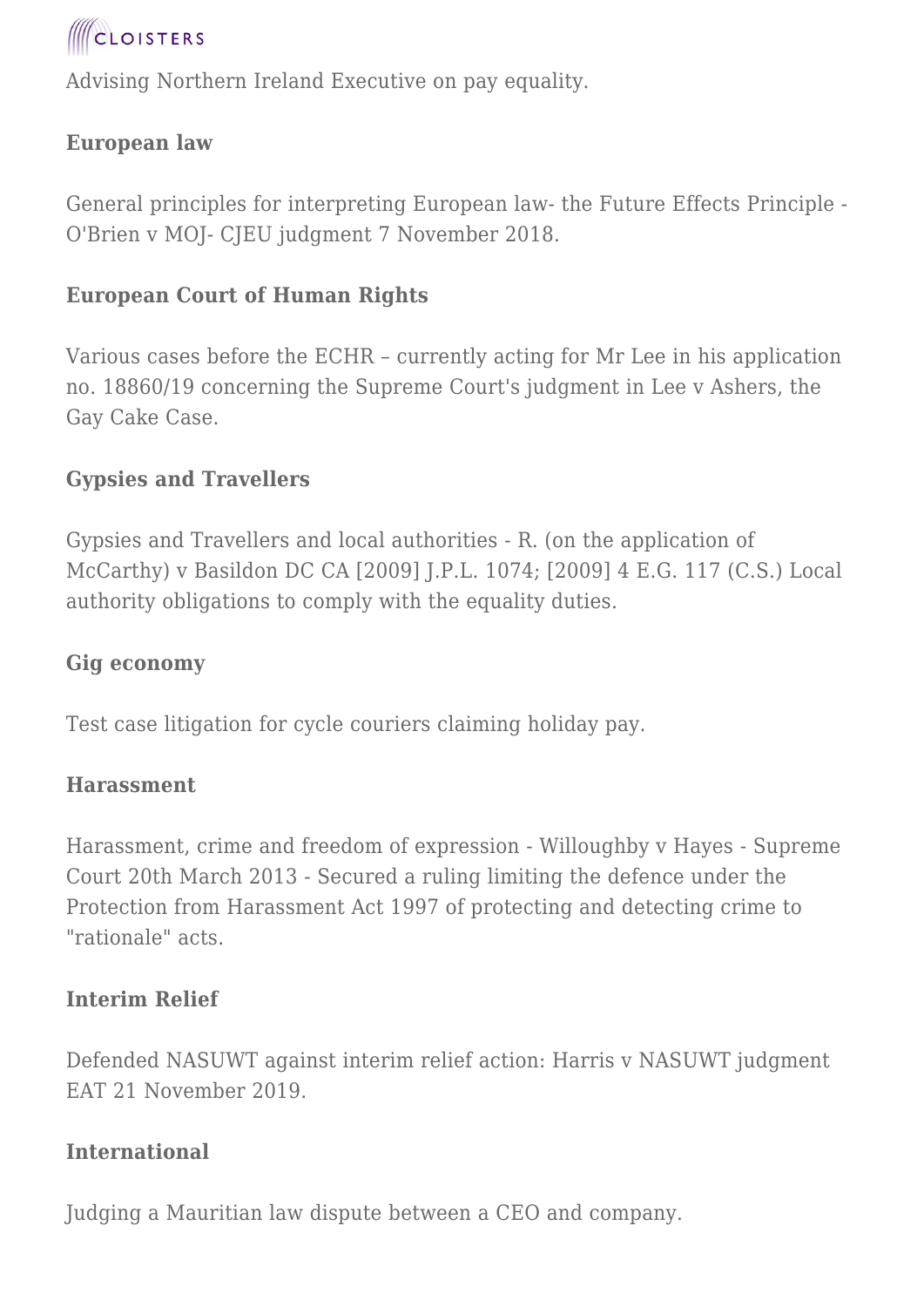Appeal to Bermuda Court of Appeal in relation to labour injunction following dispute affecting whole of the public sector.

Transnational Arbitration of US and UK law age discrimination claim by former partner of magic circle firm.

UN Disability Convention and the ECtHR - Alajos Kiss V Hungary, first case in ECtHR in which the UN Convention on the Rights of Persons with Disability was relied - intervention for Harvard Project on Disability.

## **Inquiries**

Counsel to the Windrush Lessons Learned Review 2019.

# **Joint Liability**

Joint tort liability - London Borough of Hackney v. Sivanandan - CA 29th January 2013 - Joint liability and apportionment between employer and employee.

## **Judges**

Advice to the Council of Circuit Judges.

Pensions and primary time-limits in equality law: Miller v MOJ, Supreme Court, July 2019.

Equal treatment for District Judges in Northern Ireland acting as Deputy County Court Judges - Keegan and others v Ministry of Justice - Northern Ireland Court of Appeal and Industrial Tribunal.

Pensions and judges - O'Brien v MOJ - ET 19th August 2013 - Decision in test case litigation for part-time judges that their pensions should take into account service prior to 2000 and should be based on a 4.8% higher figure.

Judges and Pensions - O'Brien v. Ministry of Justice - Supreme Court 6th February 2013 - After three SC hearings and one visit to the CJEU the SC held that Mr O'Brien, who had been a Recorder, was entitled to a pension pro rata to that enjoyed by full time Circuit judges.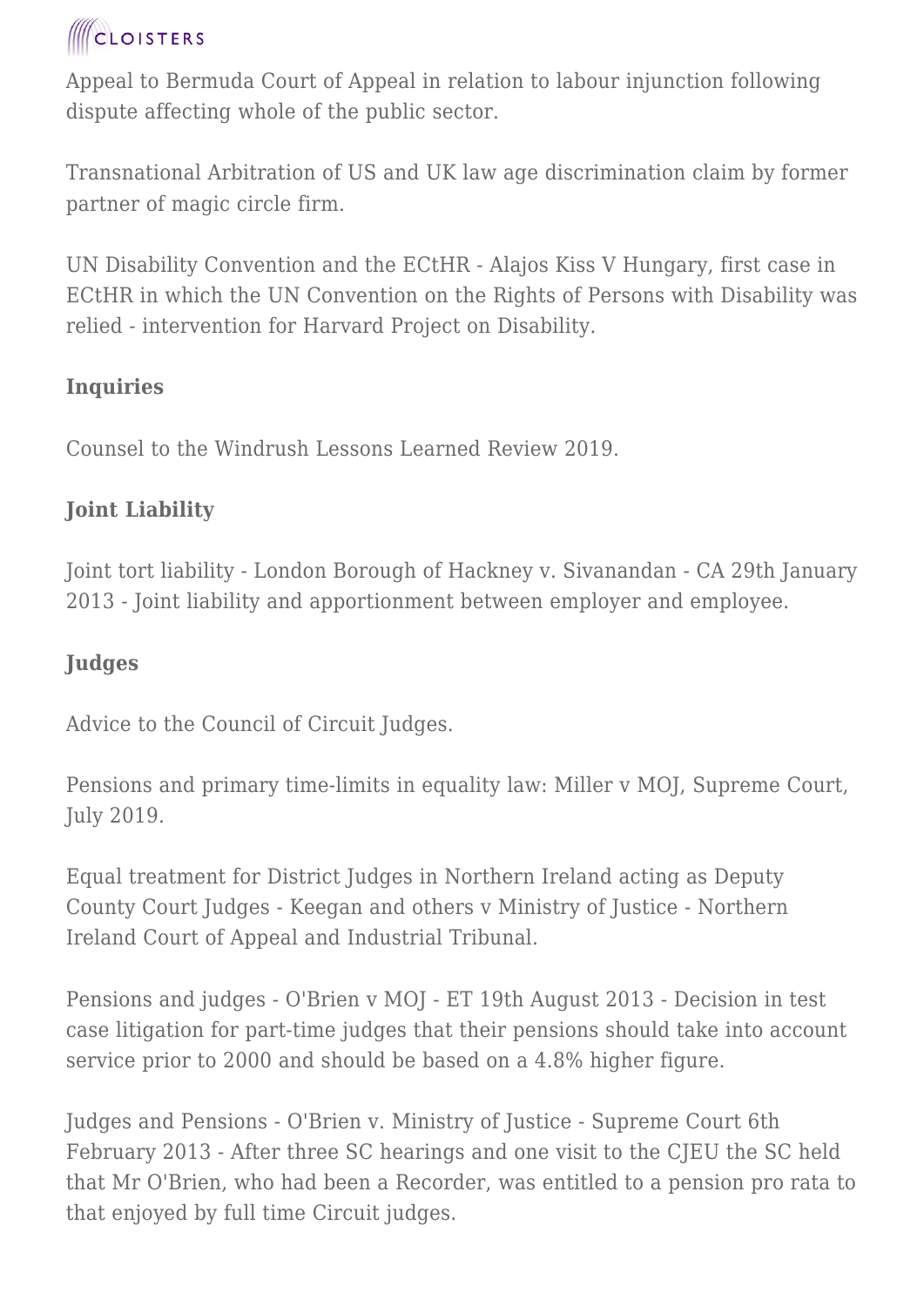

#### **Local Government**

Advising the Local Government Association about the implications of the Grenfell Disaster. Advising in relation to local authorities' pensions issues.

Advising in relation to the merger of police and fire authorities.

#### **Mediations**

Acted as a mediator and participated in numerous high value mediations.

#### **Migrant workers and race equality**

Servitude and migrant workers - Taiwo v. Olaigbe, Onu v. Akwiwu SC 20th April 2016 - Damages claim by migrant held in domestic servitude.

#### **Mortgages**

Mortgages and disability; no right to change from repayment to interest only - Green v. Southern Pacific Mortgage Company - CA judgment 20th April 2018.

#### **Part-time workers**

Multiple actions for part-time judges and advice in relation to part-time issues. Litigated the rights of CJs acting as High Court Judges.

#### **Pensions**

Multiple advice in relation to pensions issues. Date on which equal treatment in pension cases must be assessed - Miller v. Ministry of Justice - Judgment of the Supreme Court postponed til the questions referred in O'Brien are answered.

#### **Police**

Police and discrimination - Assistant Commissioner Tariq Ghaffur v Commissioner Sir Ian Blair.

Advising a former Deputy Chief Constable in relation to employment issues.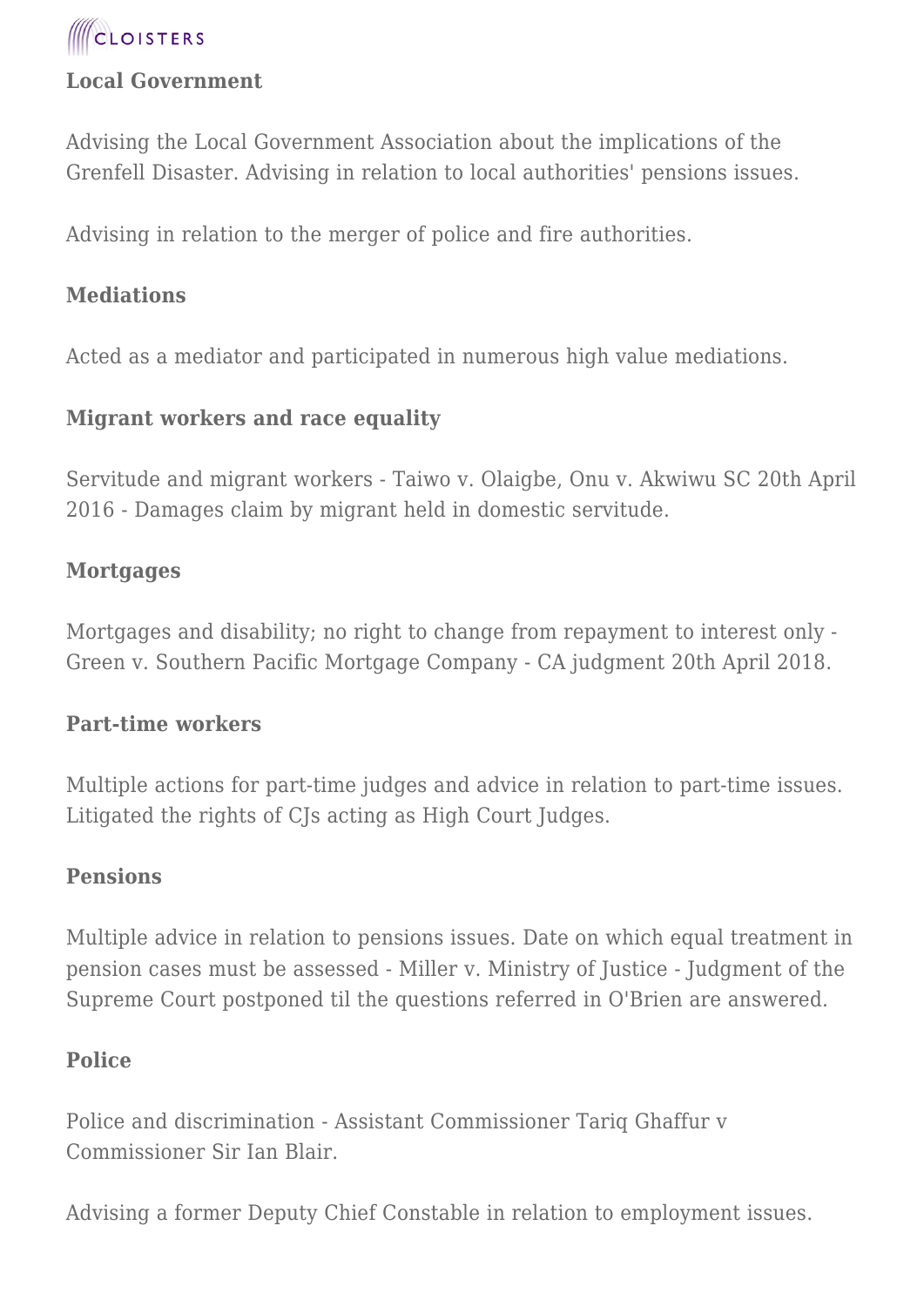

#### **Regulatory enforcement**

Multiple actions in relation to regulatory enforcement.

Injunctions and racists - Equality and Human Rights Commission v. British National Party [2010] - Action by the ECHR to force the BNP to amend its constitution to conform to the Race Relations Act.

#### **Religion and belief, Sexual Orientation and Conflicts of rights**

Religion, sexual orientation, freedom of expression and the Northern Ireland Constitution - The Gay Cake Case- The Supreme Court heard the appeal in

Ashers v Lee, and two Devolution References by the Attorney General for Northern Ireland, when sitting for the first time in Belfast, on the 1st and 2nd of May 2018.

Gays and Religion - Bull and Bull v. Hall and Preddy - Supreme Court 9th October 2013 - Sexual orientation discrimination against couple in a civil partnership in the supply of hotel facilities and services.

Religion and schools - R(ota E) V. JFS school and others Supreme Court [2009] UKSC 15, [2010] IRLR 136, [2010] 2 WLR 153.

Intervened on behalf of the ECHR in this appeal to the Supreme Court on the meaning of ethnic group in the context of an Orthodox Jewish school policy.

#### **Sport**

Advising a major Premier Football Club on disability stadium access.

Advising a major Premier Football Club on supporter issues.

Advising the President of the Lawn Tennis Association.

#### **Strikes**

Strikes and railways - East Midlands Trains v. RMT - CA 15th August 2013 -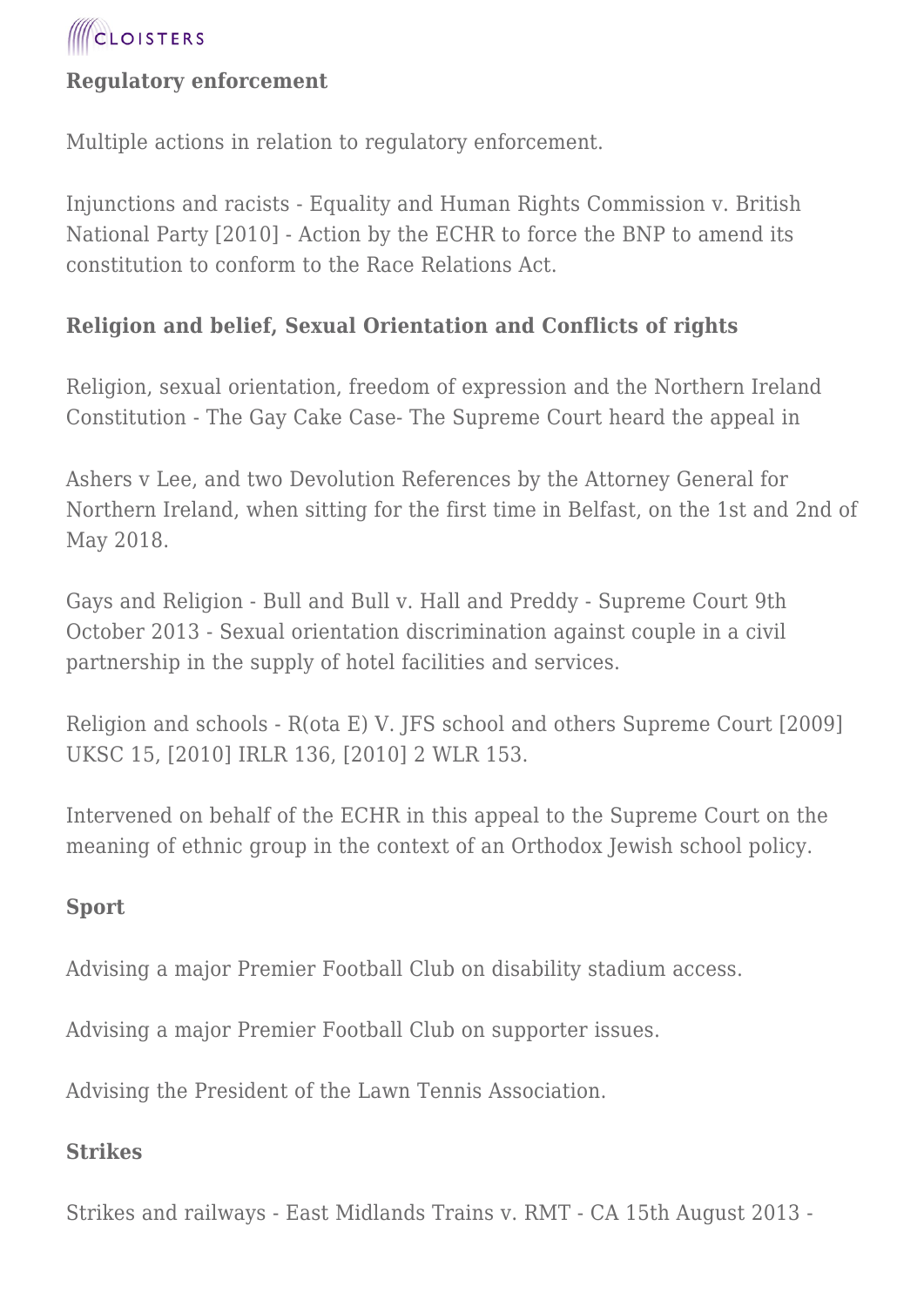

Emergency injunction to stop industrial action causing major train disruption.

### **Teachers**

Teachers and immunities - Singh v Moorlands Primary School - CA 25th July 2013 - Judicial proceedings immunity in the context of a dispute between a head teacher and the education authorities.

#### **Trade Unions**

Acting for NATFHE and its General Secretary in relation to major litigation by a former Regional Officer.

Acted for UNITE in relation to disclosure issues.

### **Volunteers**

X v. Mid - Sussex Citizen's Advice Bureau - Supreme Court 12th December 2012 - Intervened for the Equality and Human Rights Commission on the question whether unpaid workers at the CABx are protected by European equality law.

### **Whistleblowing**

Fecitt v. NHS Manchester CA - [2011] EWCA Civ 1190; [2012] I.R.L.R. 64 Causation; Protected disclosures; Standard of proof; Vicarious liability; Victimisation.

# PUBLICATIONS AND TRAINING

#### **Reports for AI Law Consultancy with Dee Masters:**

- *Technology Managing People The Legal Implications* TUC 2021
- *Regulating For an Equal AI: A New Role for Equality Bodies* Equinet 2020

#### **Books:**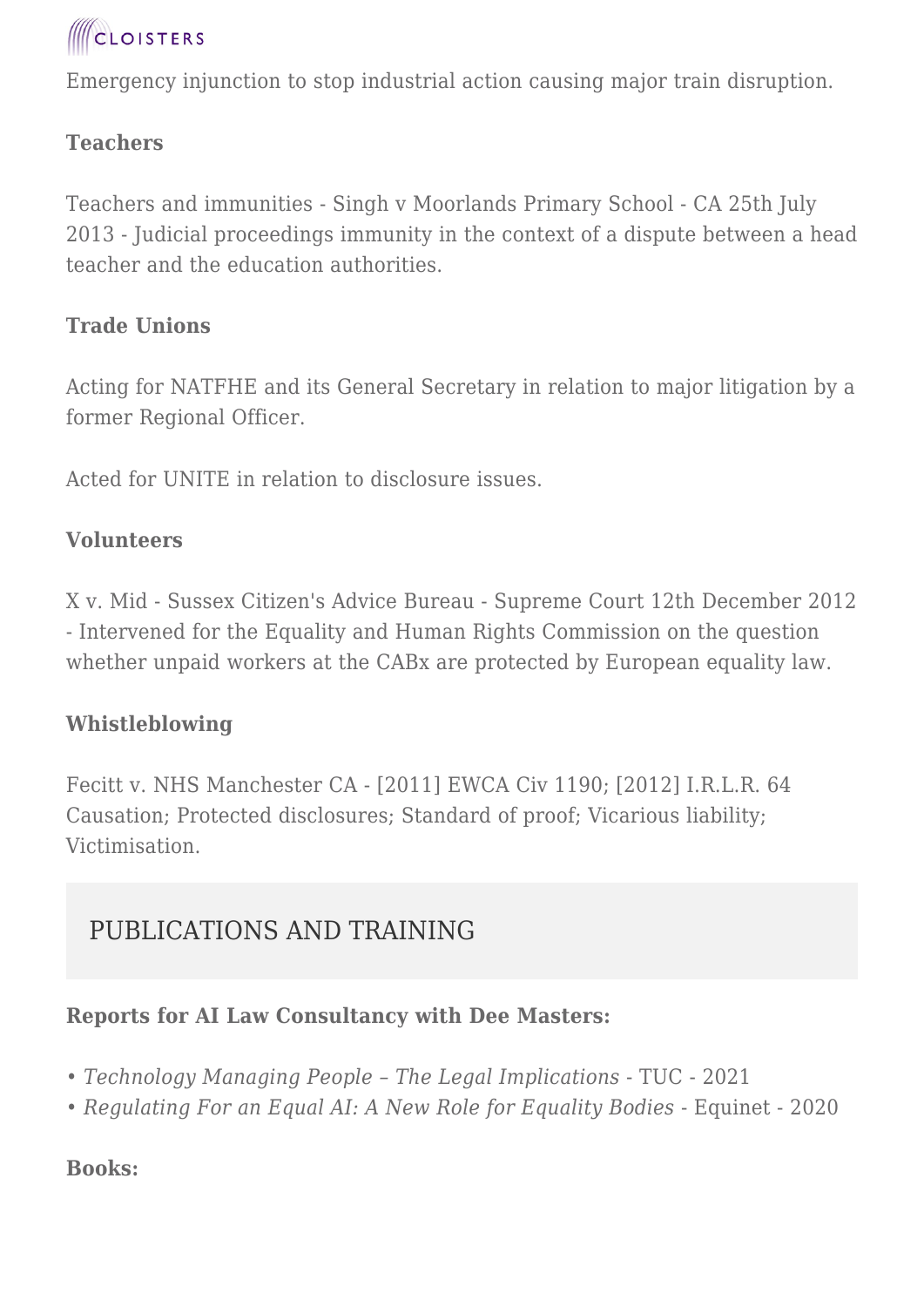Robin has contributed to numerous books, and journals and reports -

• Comparisons in Equality Law, the Hamlyn Lectures

• *Human Rights and Employment Law* (with Rachel Crasnow QC, Anna Beale, Claire McCann and Rachel Barrett of Cloisters), 3rd edition OUP 2018

• General Editor of Vol 33 of *Halsbury's Laws of England – Discrimination*

• *Stop and think again: Towards race equality in police PACE stop and search*, ECHR 2013

• *Family Rights at Work* (with Rachel Crasnow QC and a team from Cloisters), Jordans 2012.

# **Lectures:**

Robin delivered the prestigious Hamlyn Lectures Series in Belfast, Edinburgh and London.

• Berlin – UN's Internet Governance Forum Annual Conference, on the role of Equality Bodies in relation to Artificial Intelligence

• Brussels – Equinet's AGM

• Brussels - The Academy of European Law's conference on Artificial Intelligence and Human Rights

• Stockholm - The European Trade Union Congress (ETUC) Netlex conference in on the Right to protection against discrimination in automated decisionmaking

Other recent national and international conferences include speaking at

- The Annual Conference of the Scottish Employment Judges in Dundee
- Age Europe's Annual Conference in Brussels

• The Annual Conference of the Association of Women Judges on "Religion in the Workplace"

- Liverpool John Moores University Annual Diversity Conference
- The Industrial Law Society Annual Conference.
- The Bar European Group Annual Conference in Sorrento, Italy,

• The HelpAge International conference for the European Year of Active Ageing in Osnabrück, Germany,

- The European Employment Law Association's Annual Conference in Dublin,
- The Association of Council Secretaries and Solicitors Annual Conference in